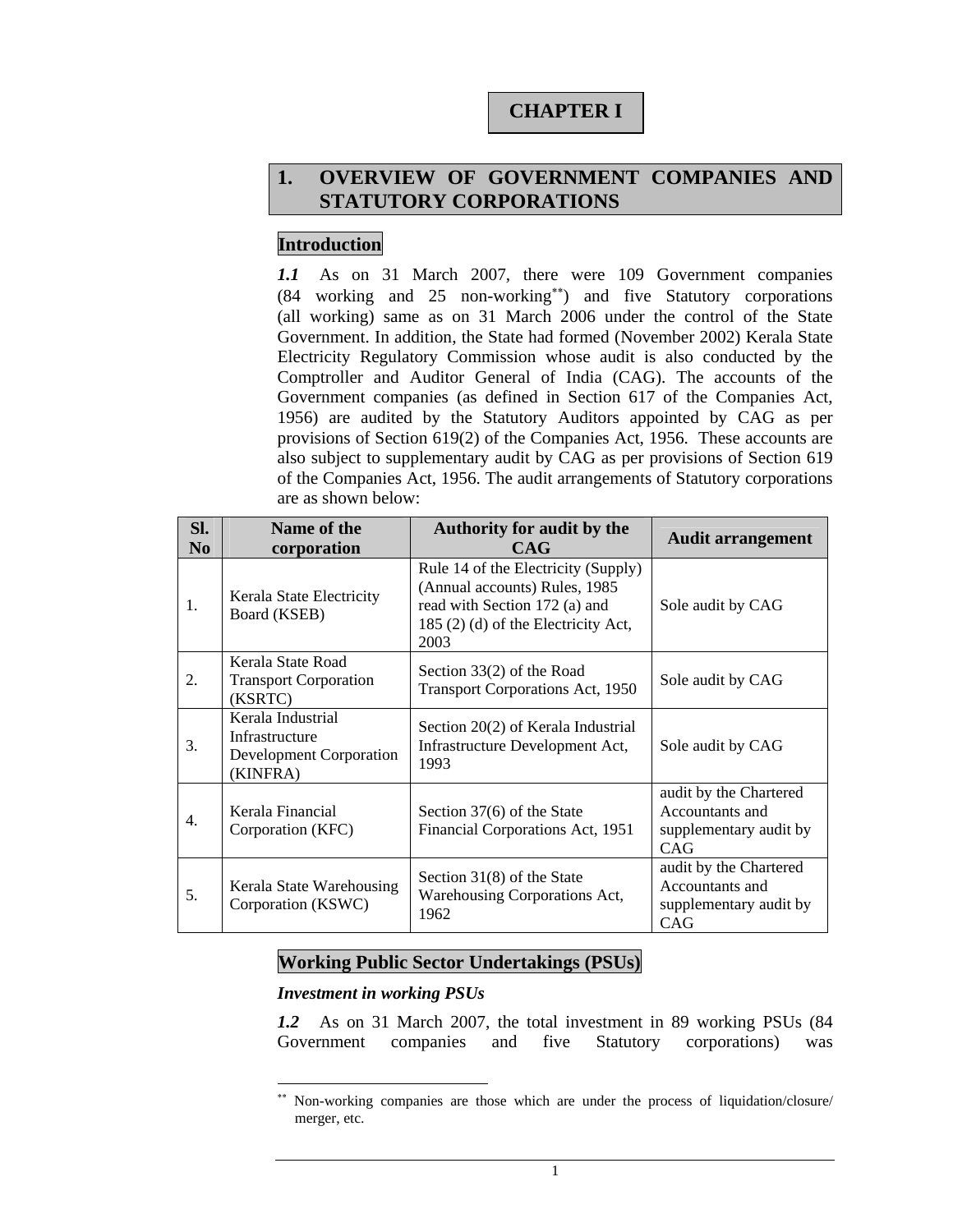$Rs.8396.34$  (equity: Rs.3,268.92 crore, long-term loans\*\* Rs.4,954.59 crore and share application money Rs.172.83 crore) against a total investment of Rs.10,152.63 crore (equity: Rs.3,253.28 crore, long term loans: Rs.6753.90 crore and share application money Rs.145.45 crore) in the same number of PSUs as on 31 March 2006. The analysis of investment in working PSUs is given in the following paragraphs:

#### *Sector-wise investment in working Government companies and Statutory corporations*

*1.3* The investment (equity and long term loans) in various sectors and percentage thereof at the end of 31 March 2007 and 31 March 2006 are indicated in the pie charts:



 $\overline{a}$ 

<sup>\*</sup> State Government investment was Rs. 4453.08 crore (Others : Rs.3943.26 crore). Figure as

per Finance Accounts 2006-07 is Rs. 5315.63 crore. The difference is under reconciliation.<br>Long-term loans mentioned in paragraphs 1.2, 1.3 and 1.4 are excluding interest accrued and due on such loans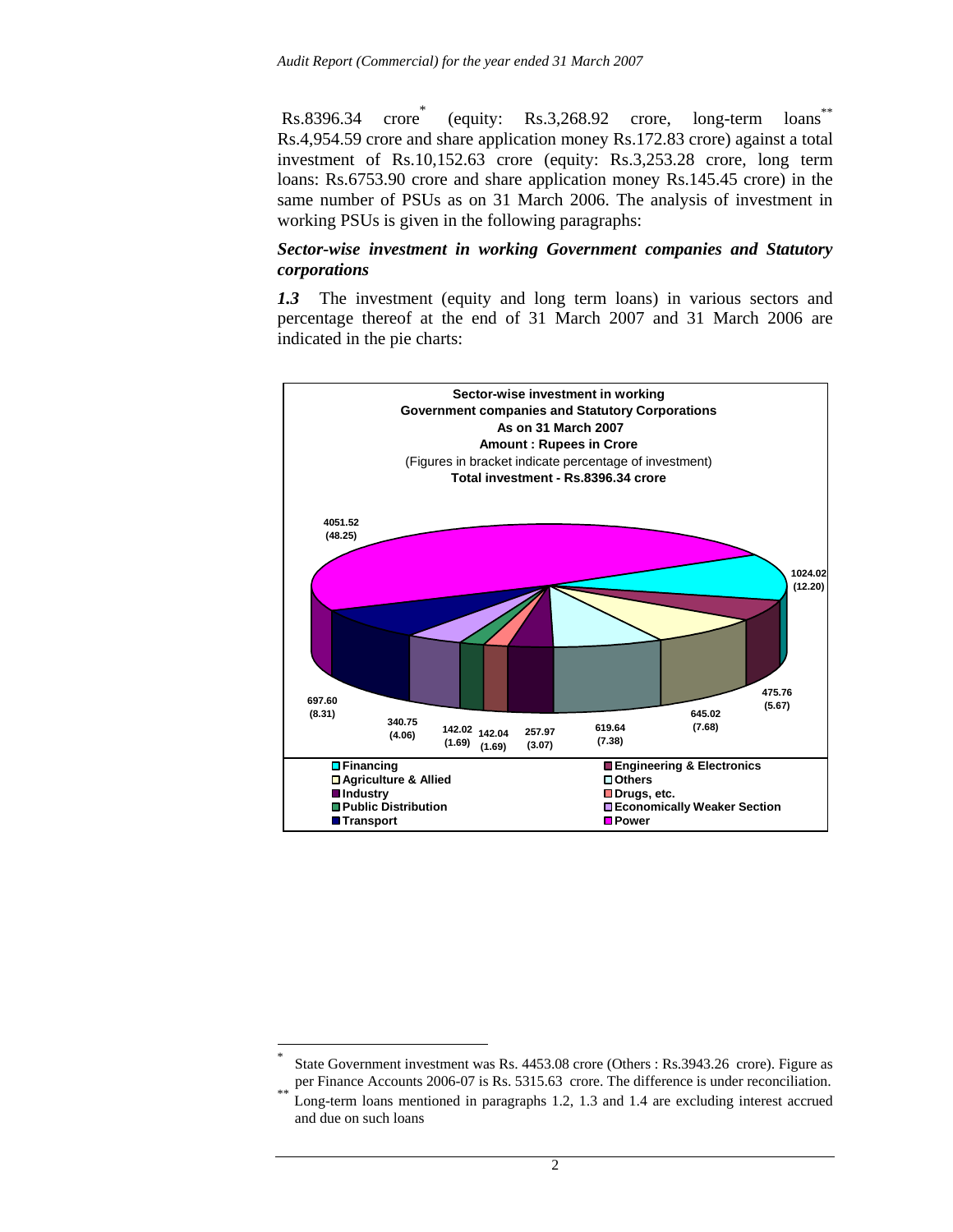

#### *Working Government companies*

*1.4* Total investment in working Government companies at the end of March 2006 and March 2007 was as follows:

|  |  | (Rupees in crore) |
|--|--|-------------------|
|  |  |                   |

| Year    | Number of<br><b>Companies</b> | <b>Equity</b> | <b>Share application</b><br>money | Loans    | <b>Total</b> |
|---------|-------------------------------|---------------|-----------------------------------|----------|--------------|
| 2005-06 | 84                            | 1,386.28      | 143.45                            | 1,910.31 | 3,440.04     |
| 2006-07 | 84                            | 1,396.91      | 170.83                            | 1,337.24 | 2,904.98     |

The summarised statement of Government investment in working Government companies in the form of equity and loans is detailed in **Annexure 1**.

There was decrease in investment during the year, mainly due to repayment of loans by the Government companies. As on 31 March 2007, the total investment in working Government companies, comprised 53.97 *per cent* equity capital and 46.03 *per cent* loans as compared to 44.47 and 55.53 *per cent*, respectively, as on 31 March 2006.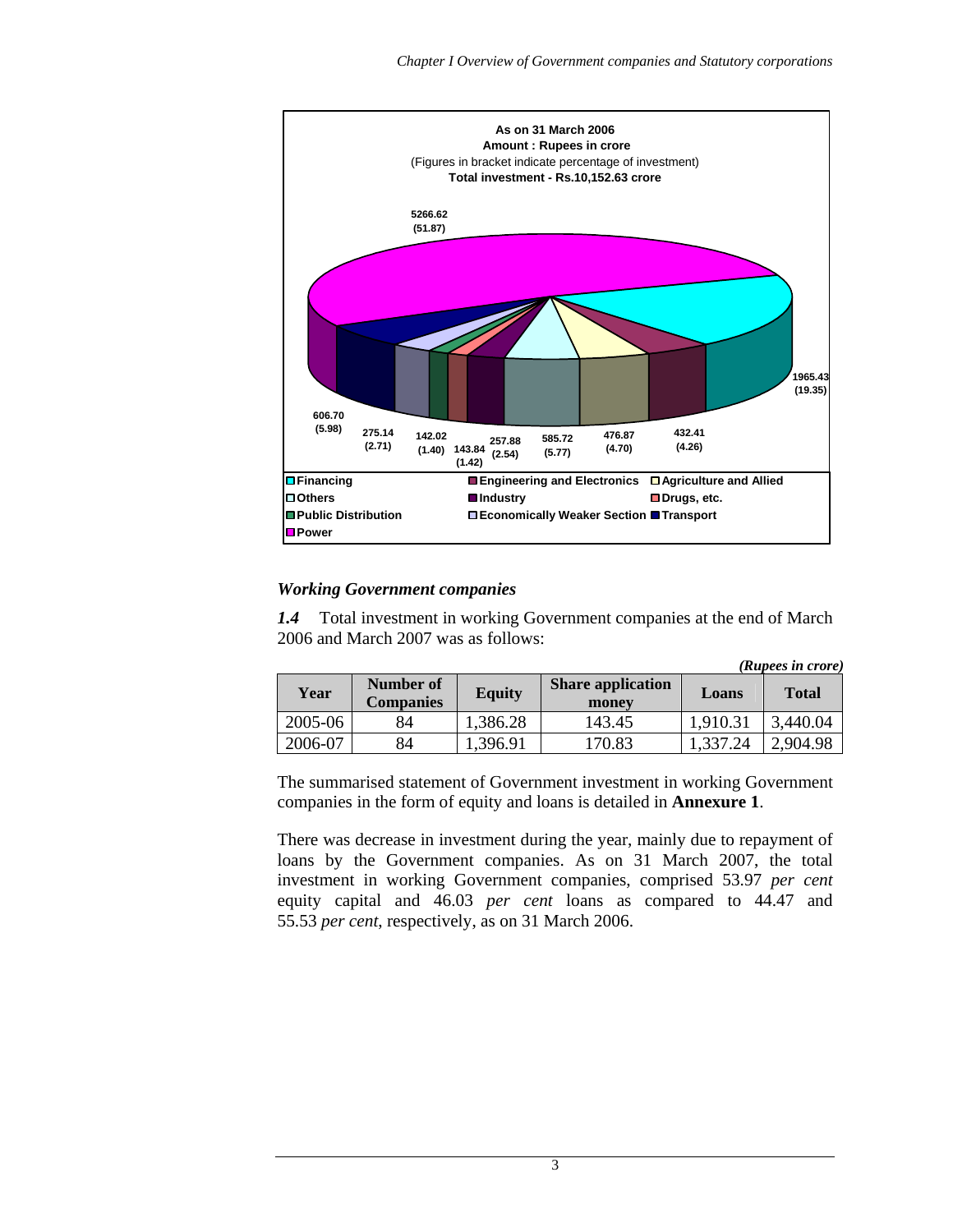### *Working Statutory corporations*

*1.5* The total investment in five working Statutory corporations at the end of March 2007 and March 2006 was as follows:

|                                                                          |               |         |               | (Rupees in crore) |  |
|--------------------------------------------------------------------------|---------------|---------|---------------|-------------------|--|
|                                                                          |               | 2005-06 | 2006-07       |                   |  |
| <b>Name of Corporation</b>                                               | Capital       | Loan    | Capital       | Loan              |  |
| Kerala State Electricity Board                                           | 1553.00       | 3713.62 | 1553.00       | 2498.52           |  |
| Kerala State Road Transport Corporation <sup>®</sup>                     | 147.95        | 458.75  | 152.95        | 544.65            |  |
| Kerala Financial Corporation                                             | $159.06^{\#}$ | 513.05  | $159.06^{\#}$ | 424.47            |  |
| Kerala State Warehousing Corporation <sup>®</sup>                        | 9.00          | 0.50    | 9.00          | 0.50              |  |
| Kerala Industrial Infrastructure<br>Development Corporation <sup>®</sup> | $\cdots$      | 157.66  | 0.00          | 149.20            |  |
| Total                                                                    | 1869.01       | 4843.58 | 1874.01       | 3617.34           |  |

The summarised statement of Government investment in the working Statutory corporations in the form of equity and loans is detailed in **Annexure 1**.

There was decrease in investment, mainly due to repayment of loans by KSEB and KFC. As on 31 March 2007, the total investment in the working Statutory corporations comprised 34.13 *per cent* equity capital and 65.87 *per cent* loans compared to 27.84 and 72.16 *per cent* respectively, as on 31 March 2006.

#### *Budgetary outgo, grants/subsidies, guarantees issued, waiver of dues and conversion of loans into equity*

*1.6* The details regarding budgetary outgo, grants/subsidies, guarantees issued, waiver of dues and conversion of loans into equity by the State Government in respect of the working Government companies and working Statutory corporations are given in **Annexures 1 & 3**.

The budgetary outgo in the form of equity, loans and grants/subsidies from the State Government to the working Government companies and working Statutory corporations for the three years up to 2006-07 are given below:

|                                     |       |                  |         |                     |       |                  |           |                     |                  |         |                     | (Amount: Rupees in crore) |
|-------------------------------------|-------|------------------|---------|---------------------|-------|------------------|-----------|---------------------|------------------|---------|---------------------|---------------------------|
|                                     |       |                  | 2004-05 |                     |       |                  | 2005-06   |                     |                  | 2006-07 |                     |                           |
|                                     |       | <b>Companies</b> |         | <b>Corporations</b> |       | <b>Companies</b> |           | <b>Corporations</b> | <b>Companies</b> |         | <b>Corporations</b> |                           |
|                                     | No.   | Amount           | No.     | Amount              | No.   | Amount           | No.       | Amount              | No.              | Amount  | No.                 | Amount                    |
| Equity capital outgo<br>from budget | 18    | 25.47            |         | 2.00                | 9     | 10.02            |           | 2.00                | 13               | 26.69   |                     | 5.00                      |
| Loans given from<br>budget          | ⇁     | 48.40            | 3       | 66.21               |       | 65.22            | 2         | 71.28               | 8                | 66.48   | $\overline{2}$      | 79.50                     |
| Grant/subsidy                       | 18    | 51.03            | ◠       | 43.39               | 12    | 28.85            | $\cdot$ . | $\cdots$            | 17               | 30.17   | $\cdots$            | $\cdots$                  |
| Total outgo                         | $33*$ | 124.90           | $4*$    | 111.60              | $23*$ | 104.09           | $\ast$    | 73.28               | $34*$            | 123.34  | $2*$                | 84.50                     |

During the year 2006-07, the Government had guaranteed loans aggregating Rs.363.68 crore obtained by nine working Government companies

<sup>@</sup> Figures are provisional.

 $\overline{a}$ 

<sup>#</sup> Includes shares application money of rupees two crore.

<sup>\*</sup> Represent actual number of companies/corporations which have received the budgetary support from the State Government in the form of equity, loans, grants and subsidy during the respective years.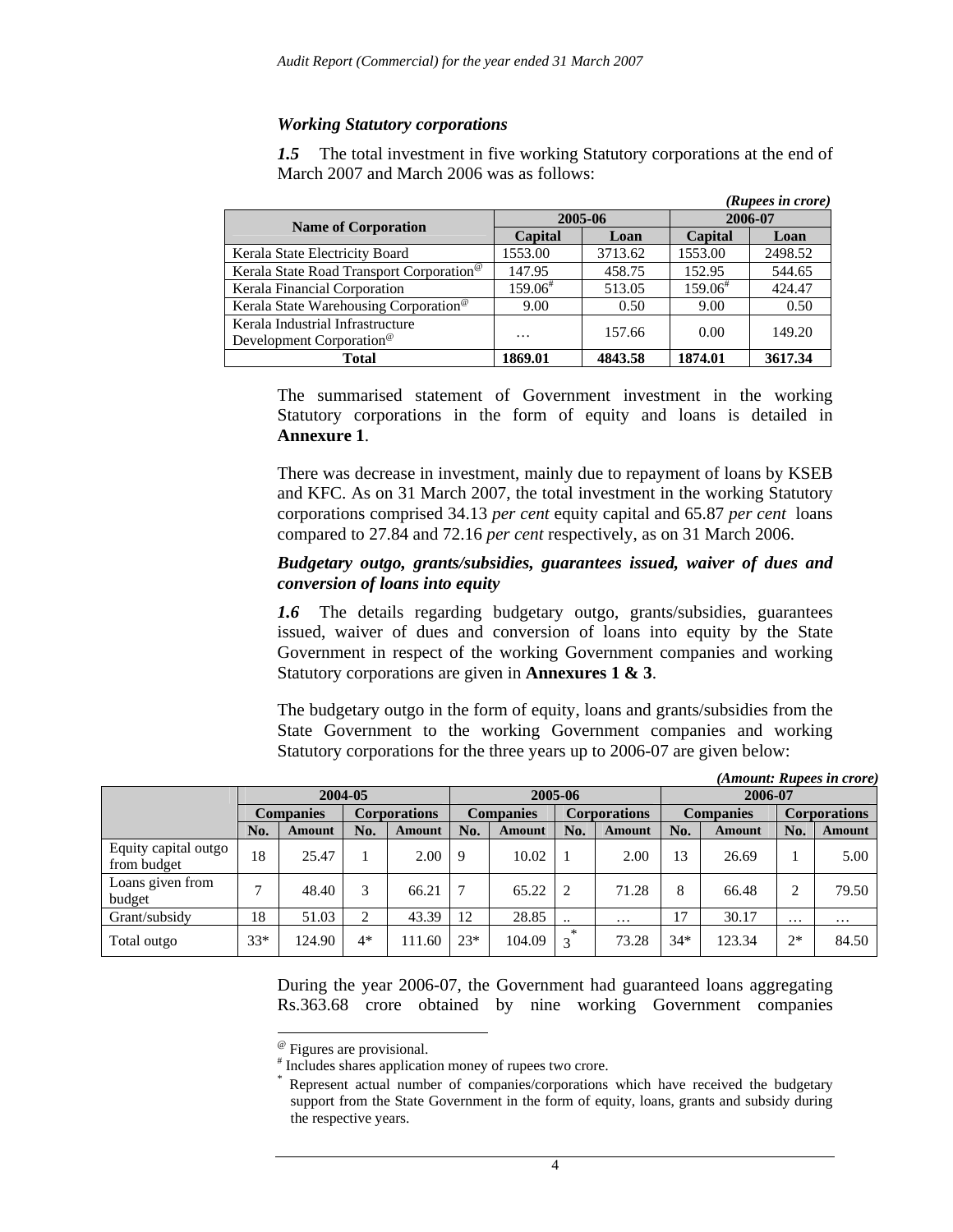(Rs.356.88 crore and two Statutory corporations (Rs.6.80 crore). At the end of the year, guarantees of Rs.4541.42 crore against 20 working Government companies (Rs.3177.84 crore) and three working Statutory corporations (Rs.1363.58 crore) were outstanding. The guarantee commission paid/payable to the Government by Government companies (Rs.56.39 crore) and Statutory corporations (Rs.1.34 crore) during 2006-07 was Rs.57.73 crore.

### *Finalisation of accounts by working PSUs*

*1.7* The accounts of the companies for every financial year are required to be finalised within six months from the end of the relevant financial year under Section 166, 210, 230, 619 and 619-B of the Companies Act, 1956 read with Section 19 of the Comptroller and Auditor General's (Duties, Powers and Conditions of Service) Act, 1971. These are also to be laid before the Legislature within nine months from the end of the financial year. Similarly, in the case of Statutory corporations their accounts are finalised, audited and presented to the Legislature as per the provisions of their respective Acts.

Out of 84 working Government companies, only 16\* working companies and out of five working Statutory corporations, only three<sup>#</sup> corporations had finalised their accounts for the year 2006-07 within the stipulated period. During the period from October 2006 to September 2007, 53 working Government companies finalised 61 accounts for previous years. Similarly, during this period three working Statutory Corporations finalised three accounts for the previous years.

The accounts of 68 working Government companies and two Statutory corporations were in arrears for periods ranging from one to 13 years as on 30 September 2007, as detailed below:

| SI.       | <b>Number of working</b><br>companies/corporations |                                  | Year for which             | Number of<br>years for              | Reference to Sl. No. of Annexure 2                            |                                       |  |
|-----------|----------------------------------------------------|----------------------------------|----------------------------|-------------------------------------|---------------------------------------------------------------|---------------------------------------|--|
| <b>No</b> | Government<br>companies                            | <b>Statutory</b><br>corporations | accounts are in<br>arrears | which<br>accounts are<br>in arrears | <b>Government companies</b>                                   | <b>Statutory</b><br>corpora-<br>tions |  |
|           |                                                    | $\cdots$                         | 1994-95 to 2006-07         | 13                                  | $A - 53$                                                      | $\cdots$                              |  |
| 2.        |                                                    | $\cdots$                         | 1995-96 to 2006-07         | 12                                  | $A - 76$                                                      | $\cdots$                              |  |
| 3.        |                                                    |                                  | 1996-97 to 2006-07         | 11                                  | $A - 52$                                                      | $\cdots$                              |  |
| 4.        |                                                    | $\cdots$                         | 1997-98 to 2006-07         | 10                                  | $A - 63$                                                      | $\cdots$                              |  |
| 5.        | 2                                                  | $\cdots$                         | 2000-01 to 2006-07         |                                     | $A - 10.18$                                                   | $\cdot\cdot\cdot$                     |  |
| 6.        | 3                                                  | $\cdots$                         | 2002-03 to 2006-07         | 5                                   | $A - 39, 51, 54$                                              | $\cdots$                              |  |
| 7.        | 3                                                  | $\cdots$                         | 2003-04 to 2006-07         | 4                                   | $A - 5, 11, 21$                                               | $\cdots$                              |  |
| 8.        | 14                                                 |                                  | 2004-05 to 2006-07         | 3                                   | $A - 7, 9, 12, 17, 19, 20, 42,$<br>49, 50, 59, 75, 79, 80, 83 | B <sub>2</sub>                        |  |

 $\overline{a}$ \* The Rehabilitation Plantations Limited, Oil Palm India Limited, Kerala Agro Machinery Corporation Limited, Kerala Feeds Limited, Steel Complex Limited, Steel and Industrial Forgings Limited, Keltron Component Complex Limited, Kerala State Textile Corporation Limited, Kerala State Mineral Development Corporation Limited, Kerala Clays and Ceramic Products Limited, The Travancore Sugars and Chemicals Limited, The Travancore Sugars and Chemicals Limited, Kerala Urban & Rural Development Finance Corporation Limited, Kerala State Power and Infrastructure Finance Corporation Limited, Kerala State Industrial Enterprises Limited and Kerala State Ex-Servicemen Development and Rehabilitation Corporation #

Kerala State Electricity Board, Kerala Financial Corporation and Kerala Industrial Infrastructure Development Corporation.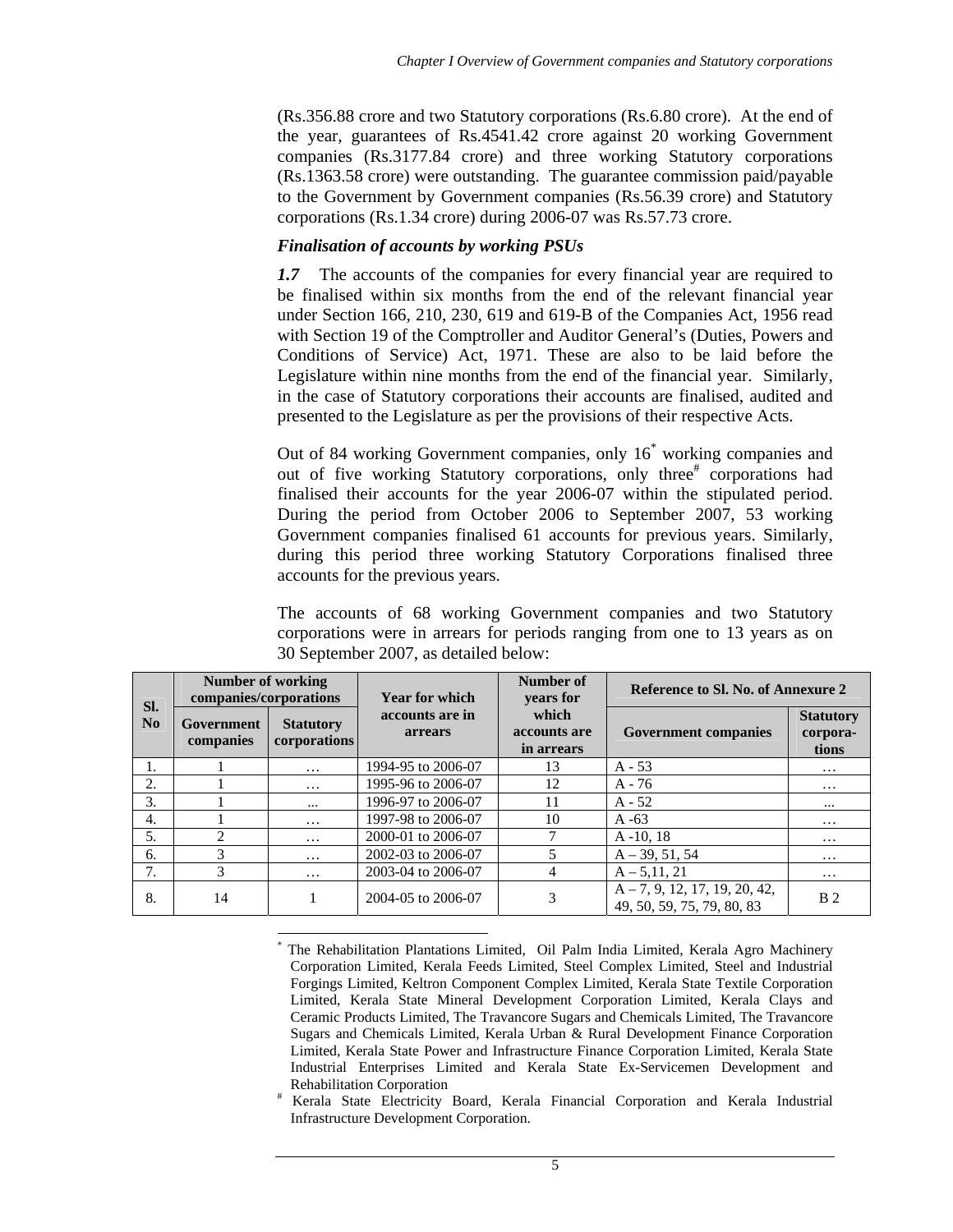|    | 15 |          | 2005-06 to 2006-07 | ∍ | $A-6$ , 15, 25, 28, 37, 38,<br>41, 46, 47, 48, 55, 56, 71,<br>74.81                                                   | <b>B</b> 4 |
|----|----|----------|--------------------|---|-----------------------------------------------------------------------------------------------------------------------|------------|
| 10 | 27 | $\cdots$ | 2006-07            |   | $A-1, 2, 14, 16, 22, 24,$<br>27, 29, 30, 31, 33, 34, 36,<br>40, 45, 57, 58, 60, 61, 64,<br>65, 66, 68, 69, 73, 77, 84 |            |

It is the responsibility of the administrative departments to oversee and ensure that the accounts are finalised and adopted by the PSUs within the prescribed period. Though the concerned administrative departments were informed every quarter by Audit of the arrears in finalisation of accounts, no remedial measures had been taken, as a result of which the net worth of these PSUs could not be assessed in audit.

### *Financial position and working results of working PSUs*

*1.8* The summarised financial results of working PSUs (Government companies and Statutory corporations) as per the latest finalised accounts are given in **Annexure 2**. Besides, statements showing the financial position and the working results of individual working Statutory corporations for the latest three years for which accounts have been finalised are given in **Annexures 4 and 5** respectively.

According to the latest finalised accounts of 84 working Government companies and five working Statutory corporations, 45 companies and three corporations had incurred an aggregate loss of Rs.233.36 crore and Rs.125.82 crore, respectively, whereas 35 companies and two corporations had earned an aggregate profit of Rs.181.20 crore and Rs.218.33 crore respectively. One company did not prepare profit and loss account as it capitalised excess of expenditure over income and other three companies<sup>⊗</sup> had not commenced commercial activities (**Annexure 2**).

# *Working Government companies*

 $\overline{a}$ 

### *Profit earning working companies and dividend*

*1.9* Out of 16 working Government companies which finalised their accounts for 2006-07 by September 2007 12 companies earned an aggregate profit of Rs.47.06 crore and only seven companies<sup> $\circ$ </sup> declared dividend aggregating Rs.4.13 crore. The dividend as a percentage of share capital in the above seven profit making companies worked out to 7.04. The total return by way of the above dividend of Rs.4.13 crore, worked out to 0.26 *per cent* in 2006-07 on total equity investment of Rs.1,567.74 crore in all the working

Kerala Police Housing and Construction Corporation Limited.

<sup>⊗</sup> Kerala State Mineral Development Corporation Limited, Kerala Irrigation Infrastructure Development Corporation Limited and Vizhinjam International Sea Port Limited.

<sup>∅</sup> Oil Palm India Limited, Kerala Agro Machinery Corporation Limited, Kerala State Industrial Enterprises Limited,The Rehabilitation Plantations Limited, Kerala Clays and Ceramic Products Limited, Kerala Urban and Rural Development Finance Corporation Limited and Kerala State Power and Infrastructure Finance Corporation Limited.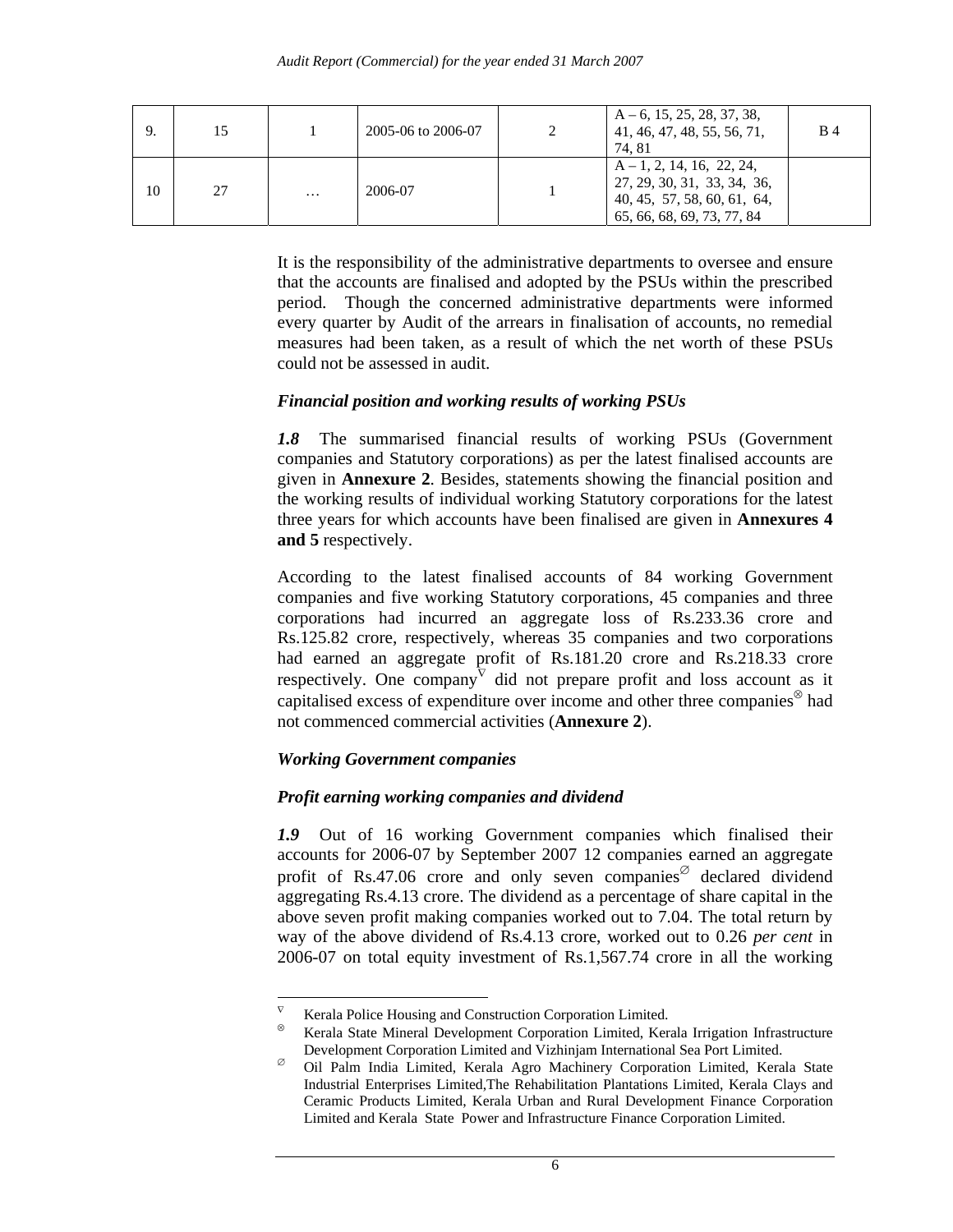Government companies as against 0.32 *per cent* in the previous year. The State Government formulated (December 1998) a dividend policy for payment of minimum dividend. These guidelines were, however, complied with by only five companies<sup>√</sup> (**Annexure 2**).

Similarly, out of  $67^*$  working Government companies which finalised their accounts for the previous years by September 2007, 23 companies earned an aggregate profit of Rs.134.13 crore out of which 22 companies earned profit for two or more successive years.

### *Loss incurring working Government companies*

*1.10* Thirty three out of 45 loss incurring working Government companies, had accumulated losses aggregating Rs.2233.76 crore which exceeded their aggregate paid-up capital of Rs.526.04 crore.

Despite poor performance and complete erosion of paid-up capital, the State Government continued to provide financial support to these companies in the form of contribution towards equity, further grant of loans, conversion of loans into equity, subsidy, etc. According to available information, the total financial support so provided by the State Government, by way of equity, loan, conversion of loan into equity, subsidy/grant, etc., during 2006-07 to 22 such companies, amounted to Rs.115.18 crore.

### *Working Statutory corporations*

### *Profit earning statutory corporations*

*1.11* Out of three Statutory corporations which finalised their accounts for 2006-07 by September 2007, two Corporations<sup>⊗</sup> (**Annexure 2**) earned an aggregate profit of Rs.218.33 crore.

# *Loss incurring Statutory corporations*

*1.12* One working Statutory corporation<sup>∑</sup> (**Annexure 2**) had accumulated loss of Rs.1272.19 crore which exceeded its paid-up capital of Rs.137.95 crore. Despite poor performance and complete erosion of paid up capital the State Government continued to provide financial support to the Corporation by way of loan (Rs.67 crore).

### *Operational performance of working Statutory corporations*

*1.13* The operational performance of working Statutory corporations is given in **Annexure 6.**

 $\overline{a}$ √ Oil Palm India Limited, Kerala Agro Machinery Corporation Limited, Kerala State Industrial Enterprises Limited, The Rehabilitation Plantations Limited and Kerala Urban

and Rural Development Finance Corporation Limtied.<br>Excluding one company (Kerala Police Housing and Construction Corporation Limited) which is functioning on 'No profit no loss' basis.

<sup>⊗</sup> Kerala State Electricity Board and Kerala Industrial Infrastructure Development Corporation.

 $\Sigma$  Kerala State Road Transport Corporation.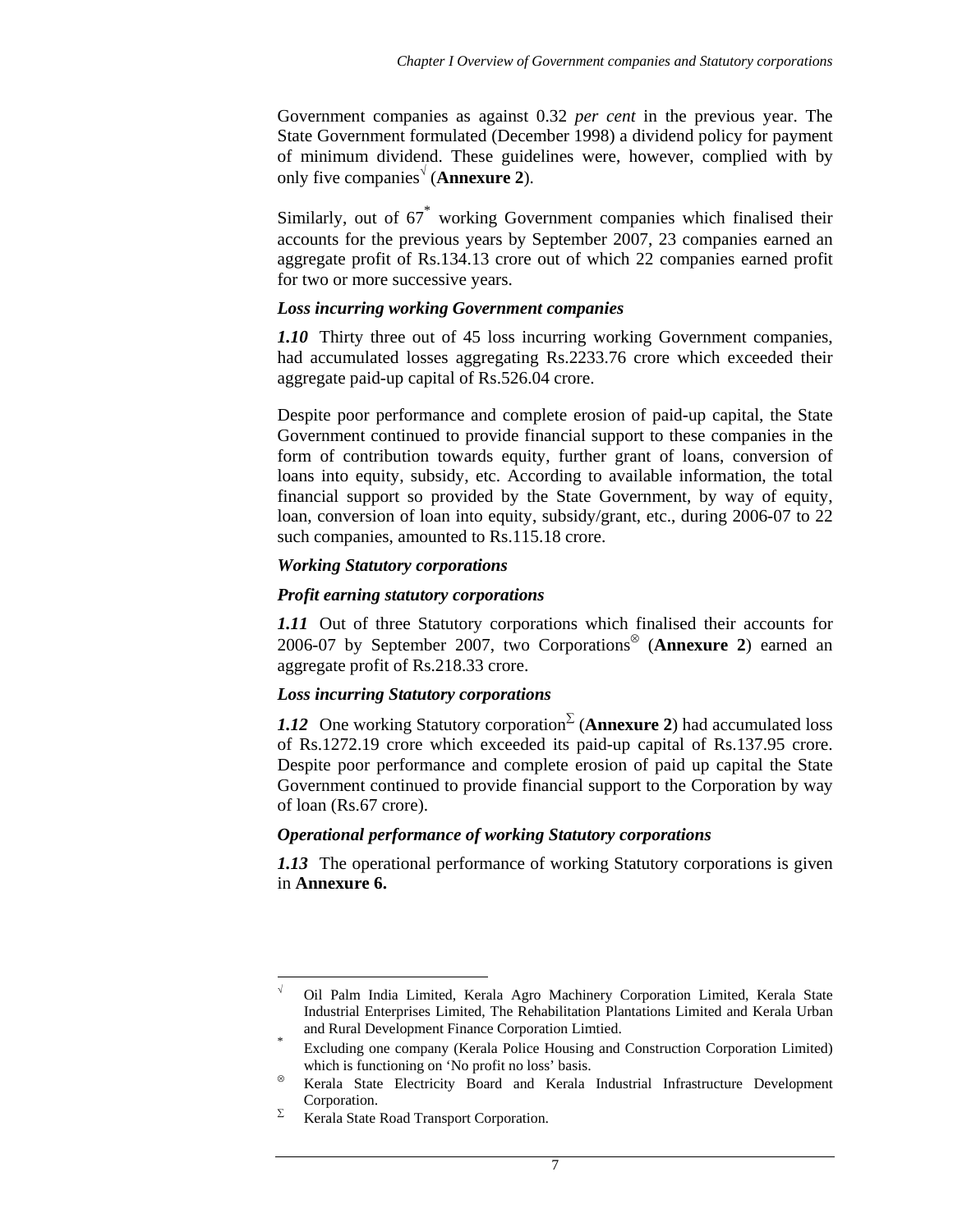### *Return on capital employed*

*1.14* The details of capital employed and total return on capital employed in the case of working Government companies and Statutory corporations are given in **Annexure 2**. As per the latest finalised accounts (up to September 2007), the capital employed\* worked out to Rs.4006.86 crore in  $81^{\circ}$  working companies and total return\*\* thereon amounted to Rs.379.89 crore which constituted 9.48 *per cent* as compared to total return of Rs.372.23 crore (8.89 *per cent*) in the previous year (accounts finalised up to September 2006). Similarly, the capital employed and total return thereon in the case of working Statutory corporations as per the latest finalised accounts (up to September 2007) worked out to Rs.5867.81 crore and Rs.596.01 crore (10.16 *per cent*), respectively, against the total return of Rs.622.98 crore (7.25 *per cent*) in the previous year (accounts finalised up to September 2006).

# **Power Sector Reforms**

### *Status of implementation of MOU between the State Government and the Central Government*

*1.15* In pursuance of the Chief Ministers' conference (March 2001) on Power Sector Reforms, a Memorandum of Understanding (MOU) was signed (August 2001) between the Union Ministry of Power, (MOP) and the State Government as a joint commitment for implementation of the reforms programme in the power sector. Milestones were also set up for providing good quality uninterrupted power supply to all consumers at affordable rates and to maintain the commercial viability of the power sector to meet the increasing investment demands.

Status of implementation of the reform programme against each commitment made in the MOU is detailed below:

| Reform programme commitment as per<br><b>MOU</b>            | <b>Targeted completion</b><br>schedule                  | <b>Status</b><br>(As on 31 March 2007)                                                                                                |
|-------------------------------------------------------------|---------------------------------------------------------|---------------------------------------------------------------------------------------------------------------------------------------|
| By the State Government:                                    |                                                         |                                                                                                                                       |
| Reduction in Transmission and<br><b>Distribution losses</b> | Reduction of loss to 17 per<br>cent by December 2004    | KSEB has targeted to reduce the loss by<br>2 per cent every year. The T& D Loss<br>brought down to 23.43 per cent as of<br>March 2007 |
| Electrification of all villages                             | $100$ per cent                                          | All villages have been electrified (as per<br>census of 2001)                                                                         |
| Metering of all distribution feeder                         | 100 per cent by October 2001                            | Completed                                                                                                                             |
| Metering of all consumers                                   | 100 per cent by December<br>2001                        | Completed                                                                                                                             |
| Securitising outstanding dues of Central<br><b>PSUs</b>     | Securitisation limit not to<br>cross two months billing | An amount of Rs 1158.25 crore as dues<br>outstanding, payable to CPSU as on<br>30.09.01 has been securitised                          |

#### \* Capital employed represents net fixed assets (including capital work-in-progress) plus working capital except in finance companies and corporations where it represents the mean of aggregate of opening and closing balances of paid-up capital, free reserves, bonds, deposits and borrowings (including refinance).

- ∆ Excluding three Companies (Sl.No. A-43, 48 and 84 of **Annexure 2**) which did not commence commercial activities.
- \*\* For calculating total return on capital employed, interest on borrowed funds is added to net profit/subtracted from the loss as disclosed in the profit and loss account.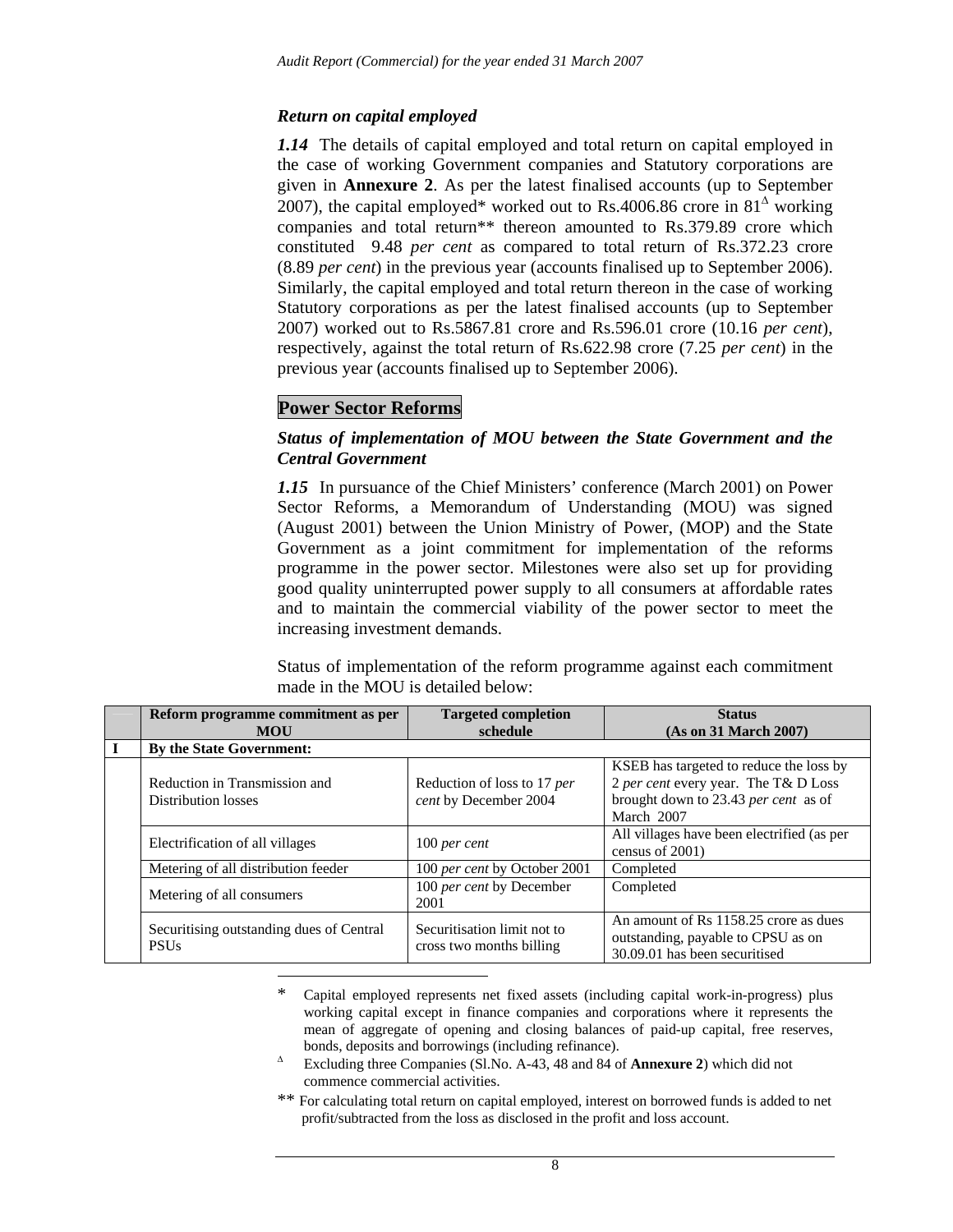|              | <b>Establishment of State Electricity</b><br><b>Regulatory Commission (SERC)</b>       | October 2001                                                                                                                                                     | SERC established on 29 November 2002                                                                                                                                                                                                                                                                                                                                                           |
|--------------|----------------------------------------------------------------------------------------|------------------------------------------------------------------------------------------------------------------------------------------------------------------|------------------------------------------------------------------------------------------------------------------------------------------------------------------------------------------------------------------------------------------------------------------------------------------------------------------------------------------------------------------------------------------------|
|              | Implementation of tariff orders issued by<br>SERC during the year                      |                                                                                                                                                                  | Tariff Order issued for ARR & ERC for<br>06-07 on 30.03.06 and tariff rebate for<br>domestic and commercial consumer was<br>issued on 5.01.2006 (effective from<br>01.01.06) ARR for 2007-08 filed on<br>13.12.2006                                                                                                                                                                            |
|              | Energy Audit of 11 KV metering                                                         | March 2002                                                                                                                                                       | Completed                                                                                                                                                                                                                                                                                                                                                                                      |
|              | Energy Audit above 11 KV metering                                                      | October 2001                                                                                                                                                     | Completed                                                                                                                                                                                                                                                                                                                                                                                      |
|              | Computerisation of accounting and billing<br>in towns                                  | Computerised billing &<br>customer service centre<br>(Town Schemes (target 66<br>nos) Billing collection &<br>Accounting in towns (target<br>619 as on 31.03.07) | Total 184 sections completed                                                                                                                                                                                                                                                                                                                                                                   |
|              | Break even of distribution of power                                                    | To be achieved upto March<br>2002                                                                                                                                | Work in progress                                                                                                                                                                                                                                                                                                                                                                               |
|              | Asian Development Bank loans for power<br>sector reforms                               | Nil                                                                                                                                                              | ADB has appointed Nextant & Crisil as<br>Consultant. The Consultant has submitted<br>their final report                                                                                                                                                                                                                                                                                        |
| $\mathbf{I}$ | By the Central Government:                                                             |                                                                                                                                                                  |                                                                                                                                                                                                                                                                                                                                                                                                |
|              | Supply of additional power                                                             | Allocation from Ramagundam<br>and Talcher - 152.7 MW                                                                                                             | The MOP has allocated 180 MW of<br>Power from Talcher II STPS to arrive at a<br>composite tariff for Kayamkulam Power.                                                                                                                                                                                                                                                                         |
|              | Provision of funds under Accelerated<br>Power Development Reforms Programme<br>(APDRP) | .                                                                                                                                                                | MOP released an amount of Rs.248.57<br>crore to the State Government. Rs.287.93<br>crore has been received by KSEB from<br>State Government. The total amount<br>received by KSEB is Rs. 447.05 crore<br>which included Rs. 159.12 crore counter<br>part funds. Rs. 19.88 crore from KSEB's<br>funds has also been provided and the total<br>amount targeted for APDRP is Rs. 466.93<br>crore. |
| III          | General:                                                                               |                                                                                                                                                                  |                                                                                                                                                                                                                                                                                                                                                                                                |
|              | Monitoring of MOU                                                                      | Every three months                                                                                                                                               | A committee constituted at State<br>Government level is monitoring the<br>performance based on MOU                                                                                                                                                                                                                                                                                             |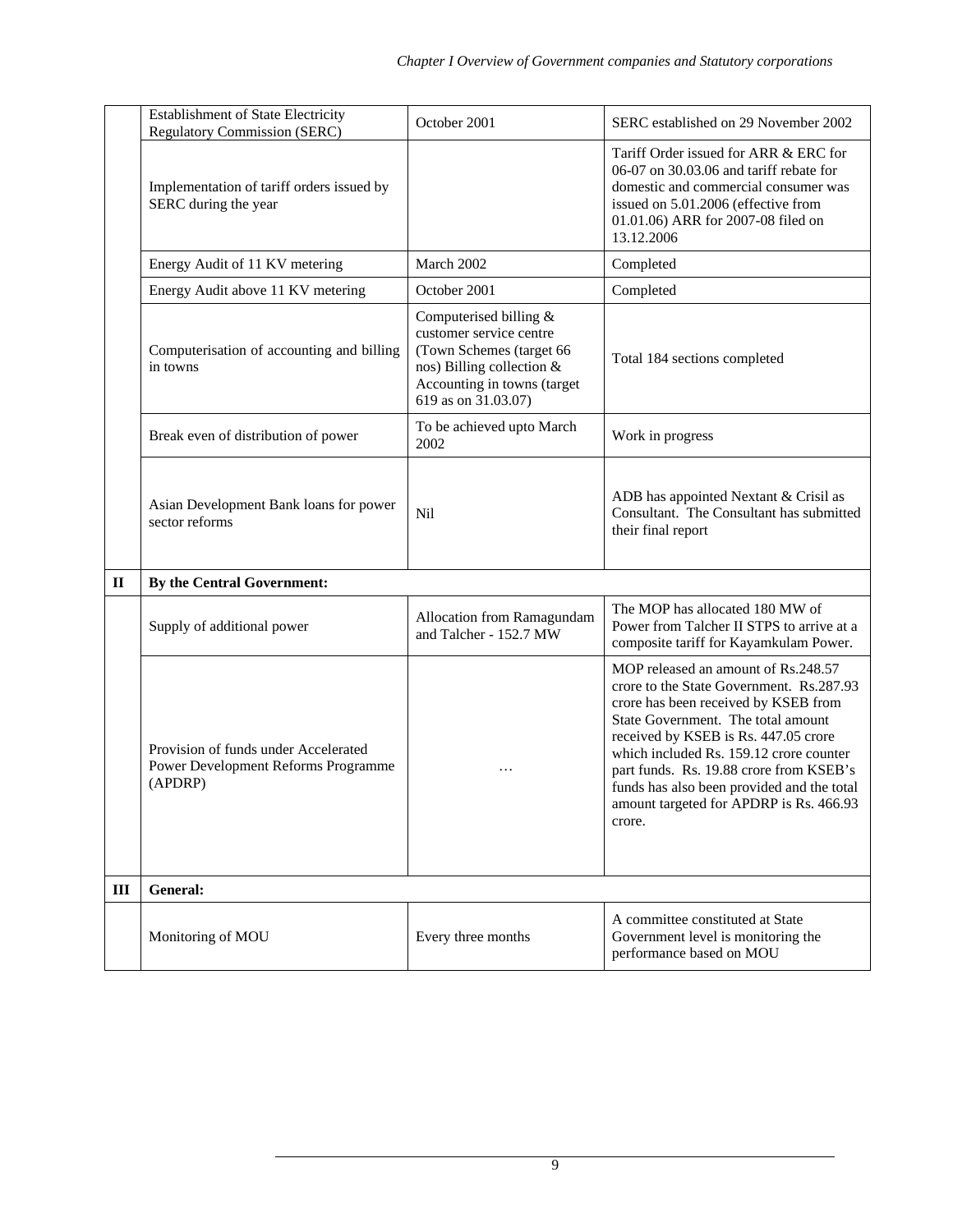### **State Electricity Regulatory Commission**

*1.16* The State Government constituted (November 2002) Kerala State Electricity Regulatory Commission (Commission) under Section 17 (1) of the Electricity Regulatory Commissions Act, 1998\* . The Commission is a body corporate and comprises three members including a Chairman who are appointed by the State Government. The audit of accounts of the Commission is conducted by the CAG under Section 104 (2) of the Electricity Act, 2003. No tariff orders had been issued by the Commission during 2006-07.

#### **Non-working Public Sector Undertakings (PSUs)**

#### *Investment in non-working PSUs*

*1.17* As on 31 March 2007, the total investment in 25 non-working PSUs (all Government companies) was Rs.164.72<sup> $\triangle$ </sup> crore (equity: Rs.66.83 crore and long term loans: Rs.97.89 crore) against Rs.163.12 crore (equity:Rs.66.69 crore and long term loans:Rs.96.43 crore) in the same number of PSUs as on 31 March 2006.

The summarised statement of Government investment in non-working Government companies in the form of equity and loans is indicated in **Annexure 1**.

|                      |                                |           |               | (Amount: Rupees in crore) |  |
|----------------------|--------------------------------|-----------|---------------|---------------------------|--|
| SI.                  | <b>Status of non-working</b>   | Number of | Investment    |                           |  |
| No.                  | <b>PSUs</b>                    | companies | <b>Equity</b> | Long term loans           |  |
| $\rm(i)$             | Under liquidation <sup>#</sup> |           | 28.58         | 33.91                     |  |
| $\overline{\rm(ii)}$ | Defunct/ under closure##       | 12        | 38.25         | 63.98                     |  |
|                      | Total                          | 25        | 66.83         | 97.89                     |  |

The classification of the non-working PSUs was as under:

All the 25 non-working Government companies were under liquidation or closure under Section 560 of the Companies Act, 1956 for periods ranging from three to 23 years. As substantial investment of Rs.164.72 crore was involved in these companies, effective steps need to be taken for their expeditious liquidation or closure.

 $\overline{a}$ \* Since replaced with Section 82 (1) of the Electricity Act, 2003.

<sup>∆</sup> State Government investment was Rs.85.59 crore (Others : Rs.79.13 crore). Figure as per finance accounts 2006-07 is Rs. 127.54 crore. The difference is under reconciliation. #

Kerala State Coconut Development Corporation Limited, The Kerala Fisheries Corporation Limited, Kerala Inland Fisheries Development Corporation Limited, The Kerala Premo Pipe Factory Limited, Kerala Special Refractories Limited, The Kerala Asbestos Cement Pipe Factory Limited, Kerala Construction Components Limited, Kerala State Engineering Works Limited, SIDKEL Televisions Limited, Keltron Rectifiers Limited, Trivandrum Spinning Mills Limited, Kerala Garments Limited and Kerala Fishermen's Welfare Corporation Limited

<sup>##</sup> The Chalakudy Refractories Limited, Scooters Kerala Limited, SIDCO Mohan Kerala Limited, The Metropolitan Engineering Company Limited, Keltron Counters Limited, Keltron Power Devices Limited, Astral Watches Limited, Travancore Plywood Industries Limited, Kerala State Wood Industries Limited, Kerala Soaps and Oils Limited, Kerala State Detergents and Chemicals Limited and Kerala State Salicylates and Chemicals Limited.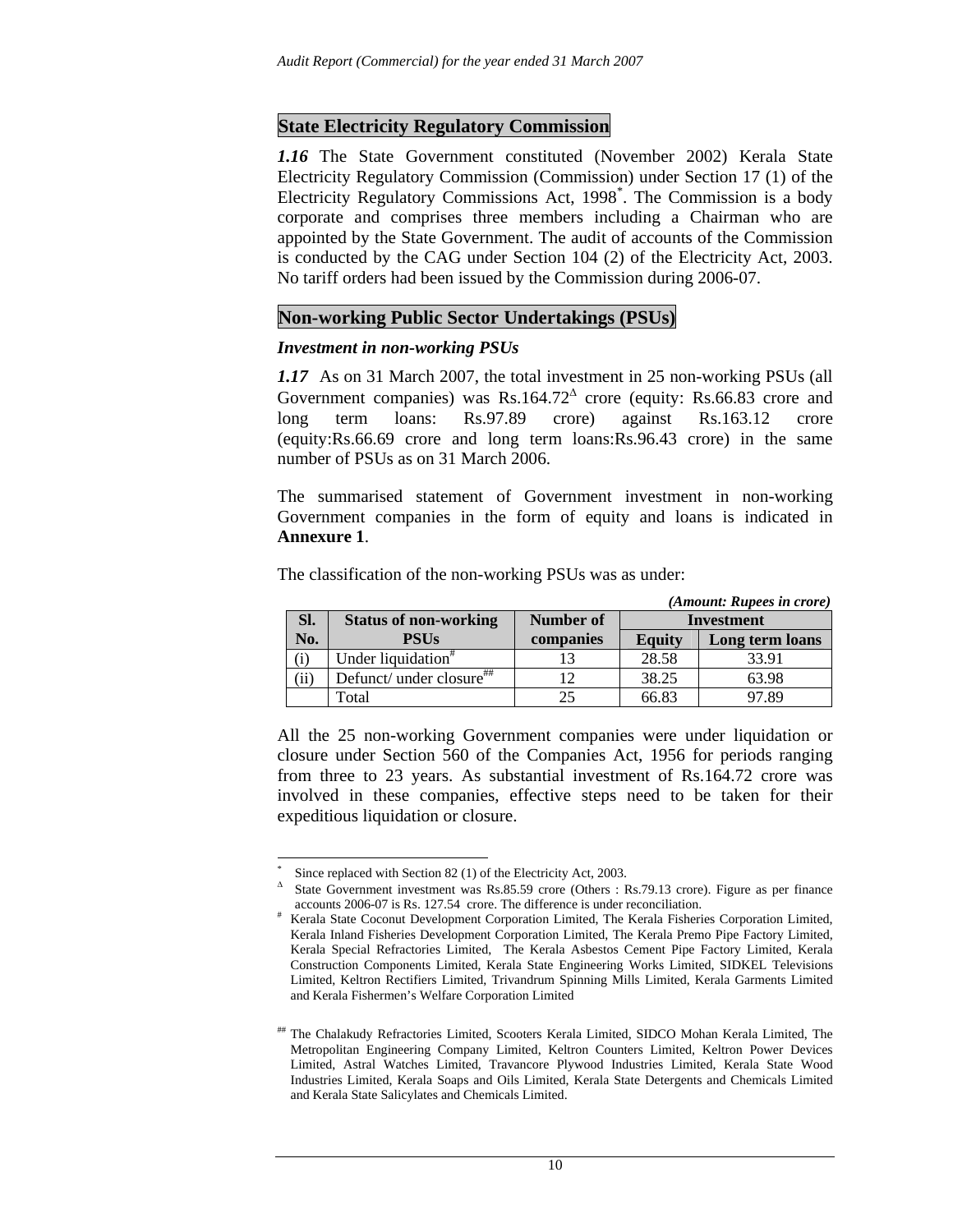#### *Sector-wise investment in non-working Government companies*

*1.18* The investment (equity and long term loans) in various sectors and percentage thereof at the end of 31 March 2007 and 31 March 2006 are indicated in the pie charts:



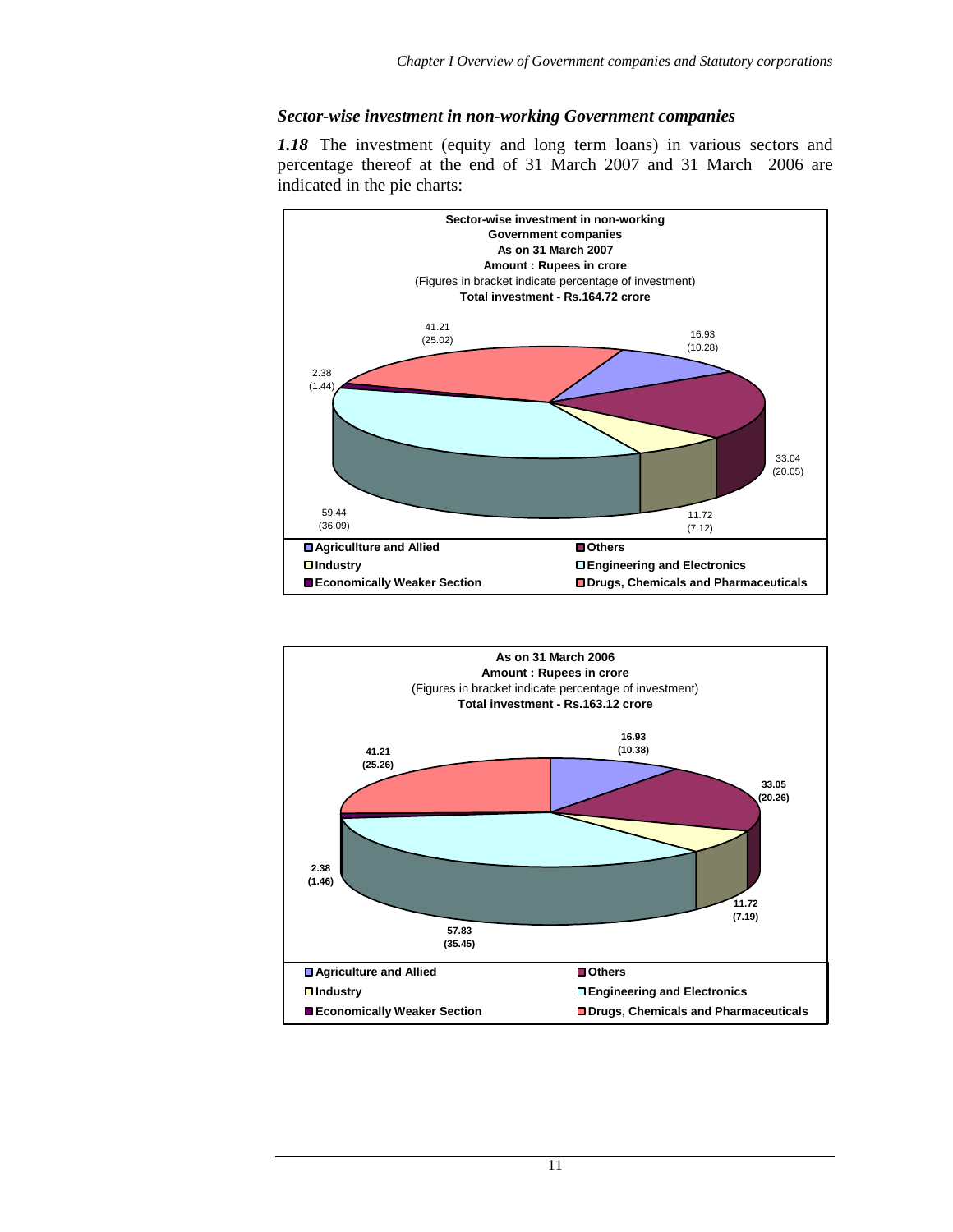### *Budgetary outgo, grant/subsidy, guarantees, waiver of dues and conversion of loans into equity*

*1.19* During the year 2006-07, the State Government did not provide any budgetary support by way of equity, or loans to any of the non-working Government Companies. Only two companies<sup>⊗</sup> (**Annexure 3**) were provided financial support of Rs.2.11 crore by way of grant/subsidy (**Annexures 1 and 3**).

#### *Finalisation of accounts by non-working PSUs*

*1.20* Thirteen out of 25 non-working Government companies were under liquidation and remaining 12 companies were defunct. The accounts of all the 12 defunct companies were in arrears for periods ranging from three to 17 years (**Annexure 2)**. Five defunct Government companies and one company under liquidation finalised seven and one previous years accounts, respectively, during the period from October 2006 to September 2007. One company<sup>⊕</sup> under liquidation (**Annexure 2**) finalised its latest accounts during the said period.

#### *Financial position and working results of non-working PSUs*

*1.21* The summarised financial results of non-working Government companies as per the latest finalised accounts are given in **Annexure 2**.

The details of paid-up capital, net worth, cash loss and accumulated loss of non-working PSUs as per their latest finalised accounts are given below:

|                       |                      |              |                  | (Rupees in crore)  |
|-----------------------|----------------------|--------------|------------------|--------------------|
| <b>Particulars</b>    | Paid-up<br>Net worth |              | <b>Cash loss</b> | <b>Accumulated</b> |
|                       | capital              |              |                  | <b>loss</b>        |
| Non-working companies | 72.94                | $(-)$ 205.82 | 38.94            | 284.14             |

Note : Net worth, cash loss and accumulated loss calculated are as per last certified accounts.

### **Status of placement of Separate Audit Reports of Statutory corporations in the Legislature**

*1.22* The following table indicates the status of placement of various Separate Audit Reports (SARs) on the accounts of Statutory corporations issued by CAG, in the Legislature by the Government:

| SI. |                                                             | Year up to<br>which SARs | <b>Years for which SARs not placed in</b><br>the Legislature |                                    |  |  |
|-----|-------------------------------------------------------------|--------------------------|--------------------------------------------------------------|------------------------------------|--|--|
| No. | <b>Name of Statutory Corporation</b>                        | placed in<br>Legislature | <b>Year of SAR</b>                                           | Date of issue to the<br>Government |  |  |
| 1.  |                                                             | 2004-05                  | 2005-06                                                      | 29.05.2007                         |  |  |
|     | Kerala State Electricity Board                              |                          | 2006-07                                                      | Audit in progress                  |  |  |
| 2.  | Kerala State Road Transport                                 | 2002-03                  | 2003-04                                                      | Audit in progress                  |  |  |
|     | Corporation                                                 |                          |                                                              |                                    |  |  |
| 3.  | Kerala Financial Corporation                                | 2005-06                  | 2006-07                                                      | SAR under finalisation             |  |  |
| 4.  | Kerala State Warehousing<br>Corporation.                    | 2003-04                  | 2004-05                                                      | Audit in progress                  |  |  |
| 5.  | Kerala Industrial Infrastructure<br>Development Corporation | 2005-06                  | 2006-07                                                      | Audit in progress                  |  |  |

<sup>⊕</sup> Kerala Special Refractories Limited.

 $\overline{a}$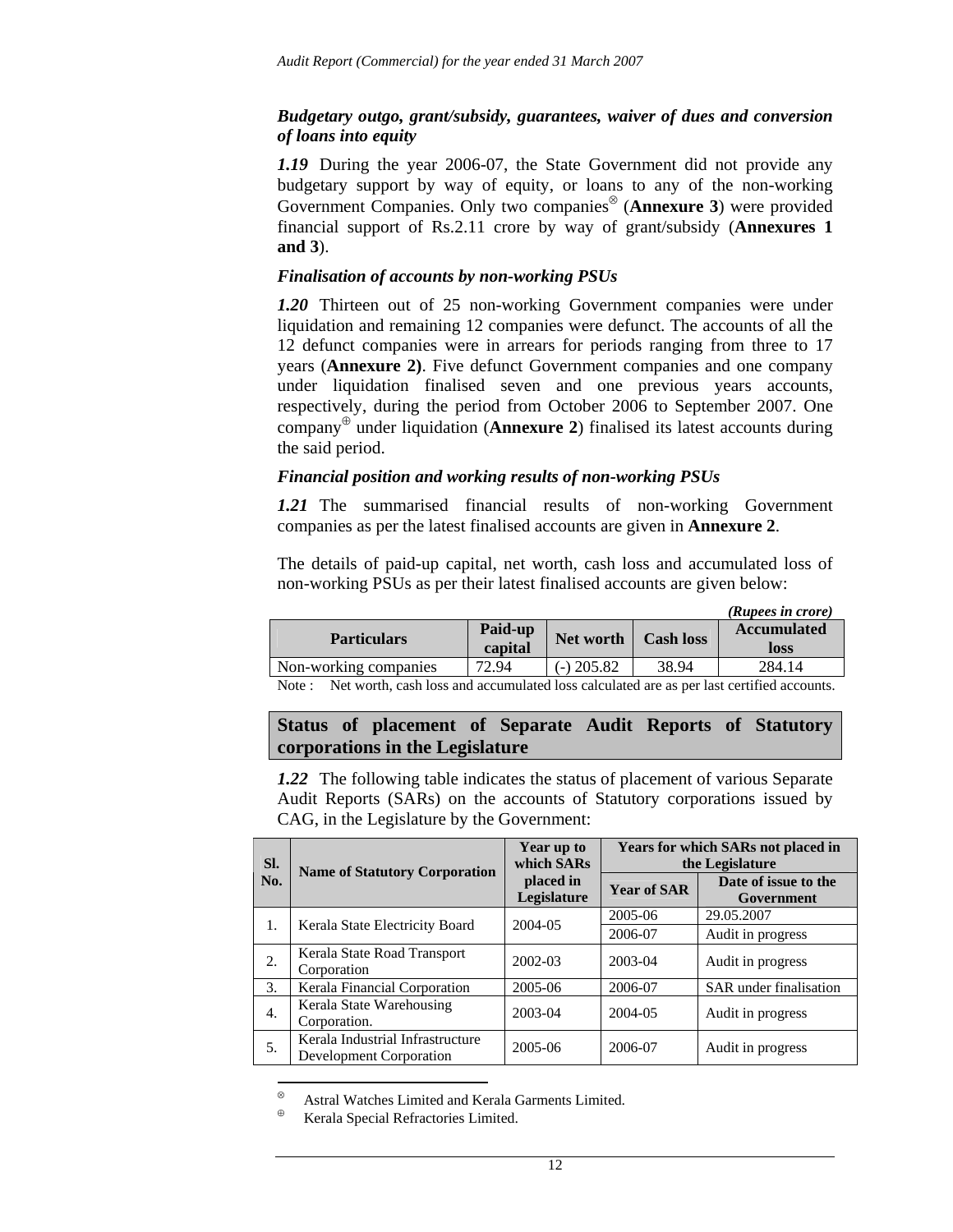## **Disinvestment, Privatisation and Restructuring of Public Sector Undertakings**

*1.23* The Government had not laid down any policy in regard to disinvestment, privatisation and restructuring of PSUs so far (September 2007). No disinvestment, privatisation and restructuring of PSUs had taken place during the year 2006-07.

## **Results of audit by Comptroller and Auditor General of India**

*1.24* During the period from October 2006 to September 2007, the audit of accounts of 55 Government companies (52 working and three non-working) and three working Statutory corporations were selected for audit. As a result of the observations made by CAG, two companies<sup> $\varnothing$ </sup> (**Annexure 2**) revised their accounts for 2002-03 and 2004-05 respectively. The net impact of the important audit observations as a result of audit of the remaining PSUs was as follows:

| <b>Details</b> |                                     | No. of accounts                           |                                                    | <b>Amount: Rupees in crore</b>     |                                                    |
|----------------|-------------------------------------|-------------------------------------------|----------------------------------------------------|------------------------------------|----------------------------------------------------|
|                |                                     | <b>Working</b><br>Government<br>companies | <b>Working</b><br><b>Statutory</b><br>corporations | Working<br>Government<br>companies | <b>Working</b><br><b>Statutory</b><br>corporations |
|                | Decrease in profit                  |                                           |                                                    | 1.76                               | 296.53                                             |
| ii.            | Increase in loss                    |                                           |                                                    | 3.74                               |                                                    |
| iii.           | Non-disclosure of material<br>facts |                                           |                                                    | 43.29                              | 4.54                                               |
| iv.            | Errors in classification            |                                           |                                                    | 9.41                               | 2.17                                               |

Some of the major errors and omissions noticed in the course of audit of annual accounts of some of the companies and corporations are mentioned below:

### *Errors and omissions noticed in the case of Government companies*

### *Malabar Cements Limited (2005-06)*

 $\overline{a}$ 

*1.25* Profit (Rs.5.39 crore) for the year was overstated by Rs.53.74 lakh due to omission in accounting consumption of spare shell liner plates.

#### *Kerala Urban & Rural Development Finance Corporation Limited (2005-06)*

*1.26* Loss for the year (Rs. 1.86 crore) was understated by Rs. 37.97 lakh due to non-provision of guarantee commission (Rs.30.75 lakh) and non write-off of rebate thereon (Rs.7.22 lakh) disallowed by the State Government.

#### *Kerala State Electronics Development Corporation Limited (2005-06)*

*1.27* Loss for the year (Rs. 38.16 crore) was understated by Rs.1.01 crore due to non-write-off of amount shown as receivable from Government towards issue of photo identity cards but rejected by Government.

### *The Kerala Agro Industries Corporation Limited (2001-02)*

*1.28* Loss for the year (Rs.2.72 crore) was understated by Rs.74.30 lakh due to non-provision of amount shown as receivable on hire purchase sales, which

 $\%$  The Kerala Land Development Corporation Limited and Kerala Shipping and Inland Navigation Corporation Limited.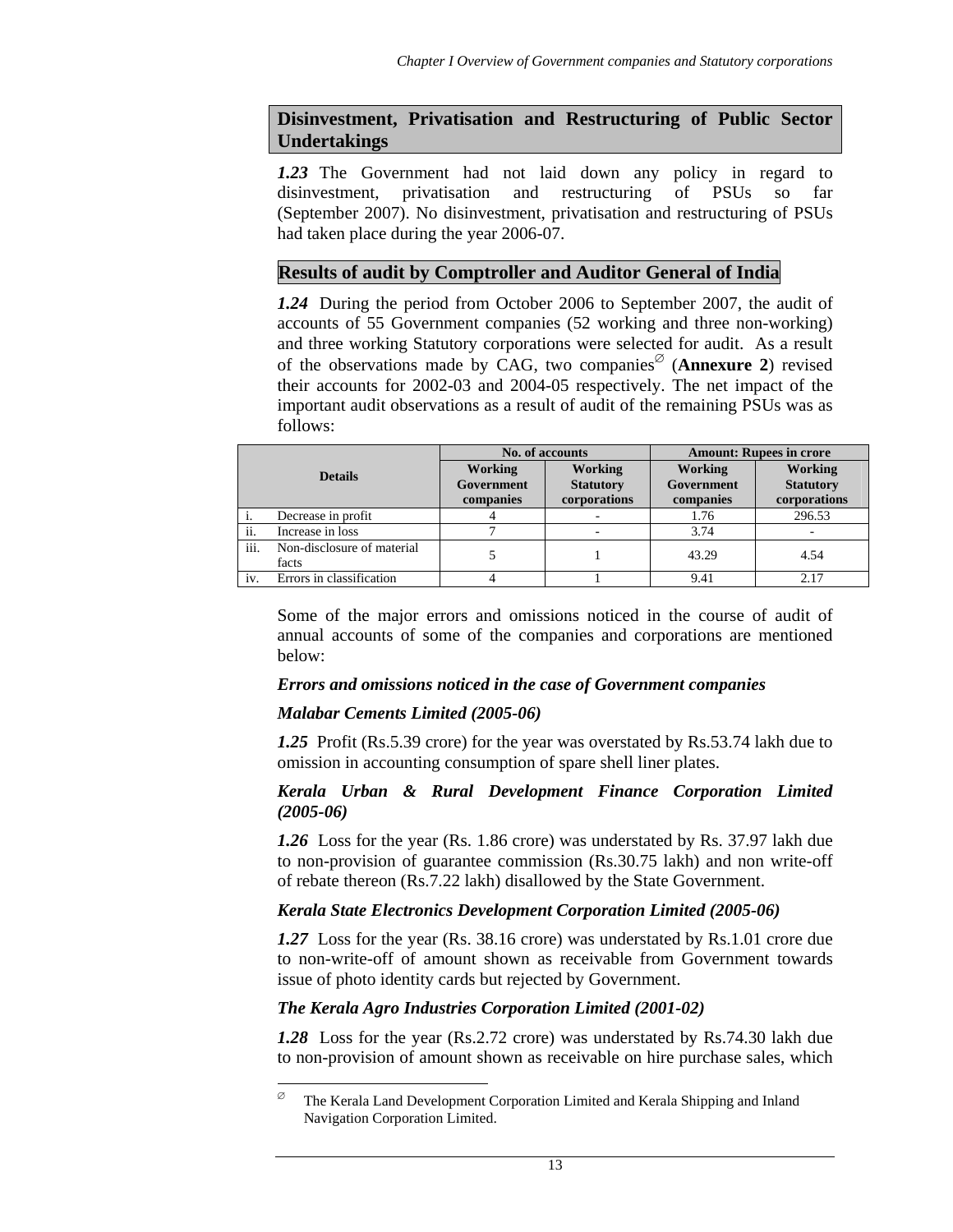is remaining unrecovered since five to 10 years even after revenue recovery proceedings.

#### *Handicrafts Development Corporation of Kerala Limited (2001-02)*

*1.29* Net loss for the year (Rs.1.21 crore) was understated by Rs.1.09 crore due to non-provision for liability towards arrears of rent payable as per judgement of the Hon'ble Supreme Court.

### *Transformers and Electricals Kerala Limited (2005-06)*

*1.30* Net profit for the year (Rs.1.74 crore) was overstated by Rs.92.44 lakh due to non-provision of expenditure on repair (Rs.91.11 lakh) of transformers, arrears of wages and gratuity (Rs.5.25 lakh) payable to employees of TELK Employees Canteen Co-operative Society, irrecoverable dues (Rs.3.61 lakh) and excess provision for extra shift depreciation (Rs.7.53 lakh) on rail wagons.

#### *Audit assessment of the working results of Kerala State Electricity Board*

*1.31* Based on the audit assessment of the working results of the Kerala State Electricity Board (KSEB) for the three years up to 2006-07 and taking into consideration the major irregularities and omissions pointed out in the SARs on the annual accounts of KSEB and without taking into account the subsidy/subventions receivable from the State Government, the net surplus/deficit and return on capital employed of KSEB would be as given in the table below:

|                       |                                                                                                                                                             |              |              | (Rupees in crore)    |
|-----------------------|-------------------------------------------------------------------------------------------------------------------------------------------------------------|--------------|--------------|----------------------|
| Sl.<br>N <sub>0</sub> | <b>Particulars</b>                                                                                                                                          | 2004-05      | 2005-06      | 2006-07              |
|                       | Net surplus/ $(-)$ deficit as per accounts                                                                                                                  | 103.49       | 101.26       | 217.42               |
| 2                     | Subsidy from the State Government                                                                                                                           | 342.77       | 144.58       |                      |
| 3                     | Revenue gap/Regulatory Asset                                                                                                                                |              |              | 142.23               |
| 4                     | Net surplus/(-) deficit before subsidy from the<br>State Government 1- $(2+3)$                                                                              | $(-)$ 239.28 | $(-)$ 43.32  | 75.19                |
| 5                     | Net increase/decrease in net surplus/(-) deficit on<br>account of audit comments on the annual<br>accounts                                                  | (-) 190.98   | $(-)$ 306.10 | Audit in<br>progress |
| 6                     | Net surplus $/$ (-) deficit after taking into account<br>the impact of audit comments but before subsidy<br>$(-)$ 430.26<br>from the State Government (4-5) |              | $(-)$ 349.42 | Audit in<br>progress |
| 7                     | Total return on capital employed                                                                                                                            | $(+)$ 113.29 | $(+)$ 167.90 | Audit in<br>progress |

#### *Persistent irregularities and system deficiencies in financial matters of PSUs*

1.32 The following persistent irregularities and system deficiencies in financial matters of PSUs were repeatedly pointed out during the course of audit of their accounts but no corrective action had been taken by these PSUs so far:

#### **Statutory Corporations**

#### *1.33* **Kerala State Electricity Board**

• Advances paid to suppliers remained unadjusted even after supplies were completed long back.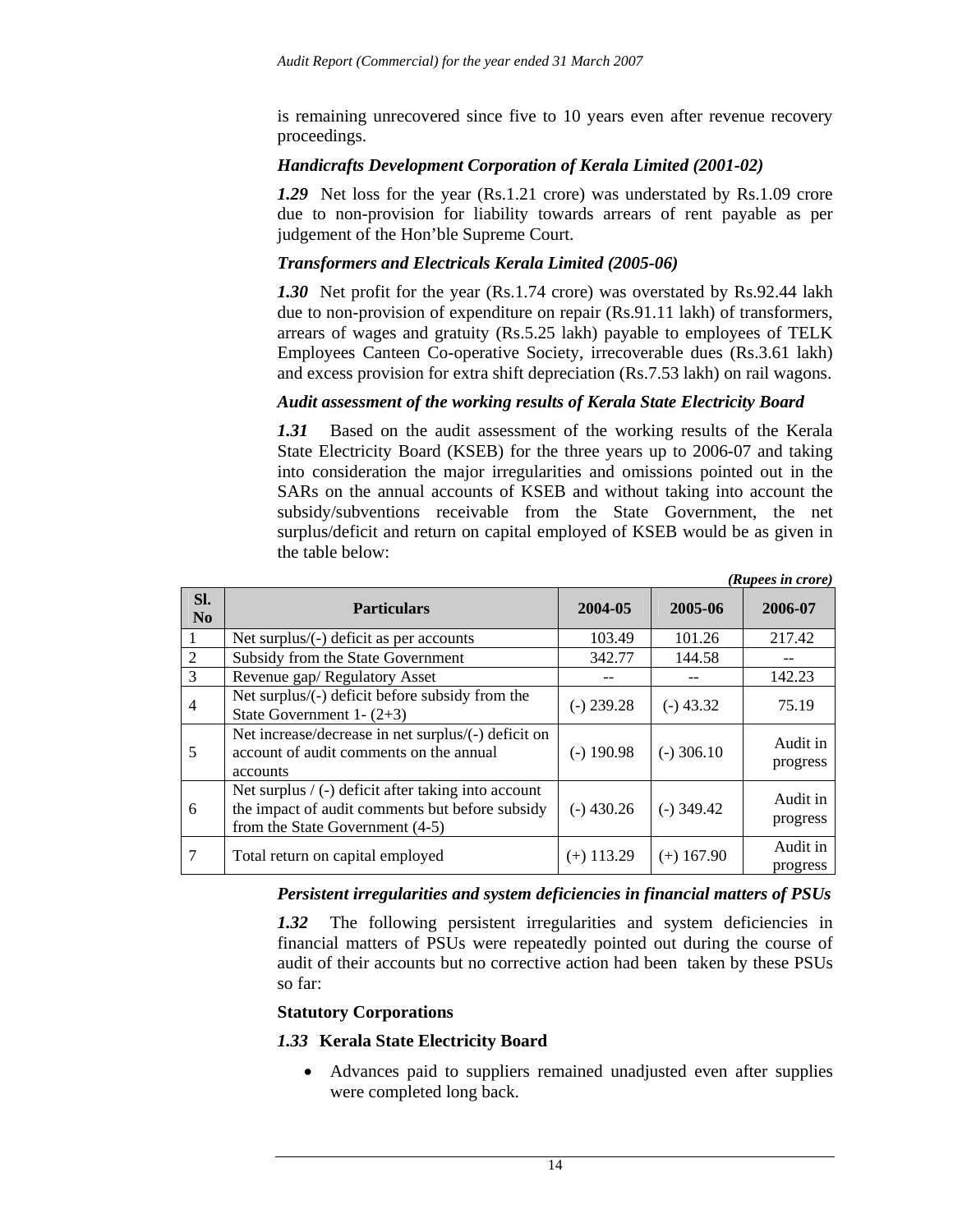### *1.34* **Kerala State Road Transport Corporation**

- Non-maintenance of assets register.
- Sales relating to 1985-86 were yet to be invoiced for want of details.
- Inclusion of expenditure incurred on interior arrangement/decoration (in a hired building during 1984-88 and surrendered in March 1988) in capital works.
- Short term advances to employees being shown after adjusting credit balances.
- Non-reconciliation of General Provident Fund, State Transport Provident Fund accounts and non-provision of liability on account of pension and gratuity on accrual basis.

# **Recoveries at the instance of Audit**

*1.35* Test check of records of Kerala State Electricity Board, Kerala State Road Transport Corporation and other PSUs conducted during the year 2006-07 disclosed wrong fixation of tariff/non-levy/short levy of tariff, short realisation of revenue, excess payment of bonus, pay and allowances, etc., aggregating Rs.6.62 crore in 2452 cases. The PSUs accepted the audit observations in 255 cases and Rs.0.31 crore relating to 146 audit observations was recovered at the instance of Audit.

# **Internal audit/internal control**

*1.36* The Statutory Auditors (Chartered Accountants) are required to furnish a detailed report upon various aspects including the internal control/internal audit systems in the companies audited in accordance with the directions issued by CAG to them under section 619(3) (a) of the Companies Act, 1956 and to identify areas which need improvement. An illustrative resume of major recommendations/comments made by the Statutory Auditors on possible improvement in the internal audit/internal control system in respect of State Government companies is indicated in **Annexure 7**. The major comments were of the following nature:

- There was inadequacy of internal control procedure.
- Internal audit system was not commensurate with the size and nature of business of the Company.
- Scope and coverage of internal audit system needed improvement.
- There was absence of internal audit system.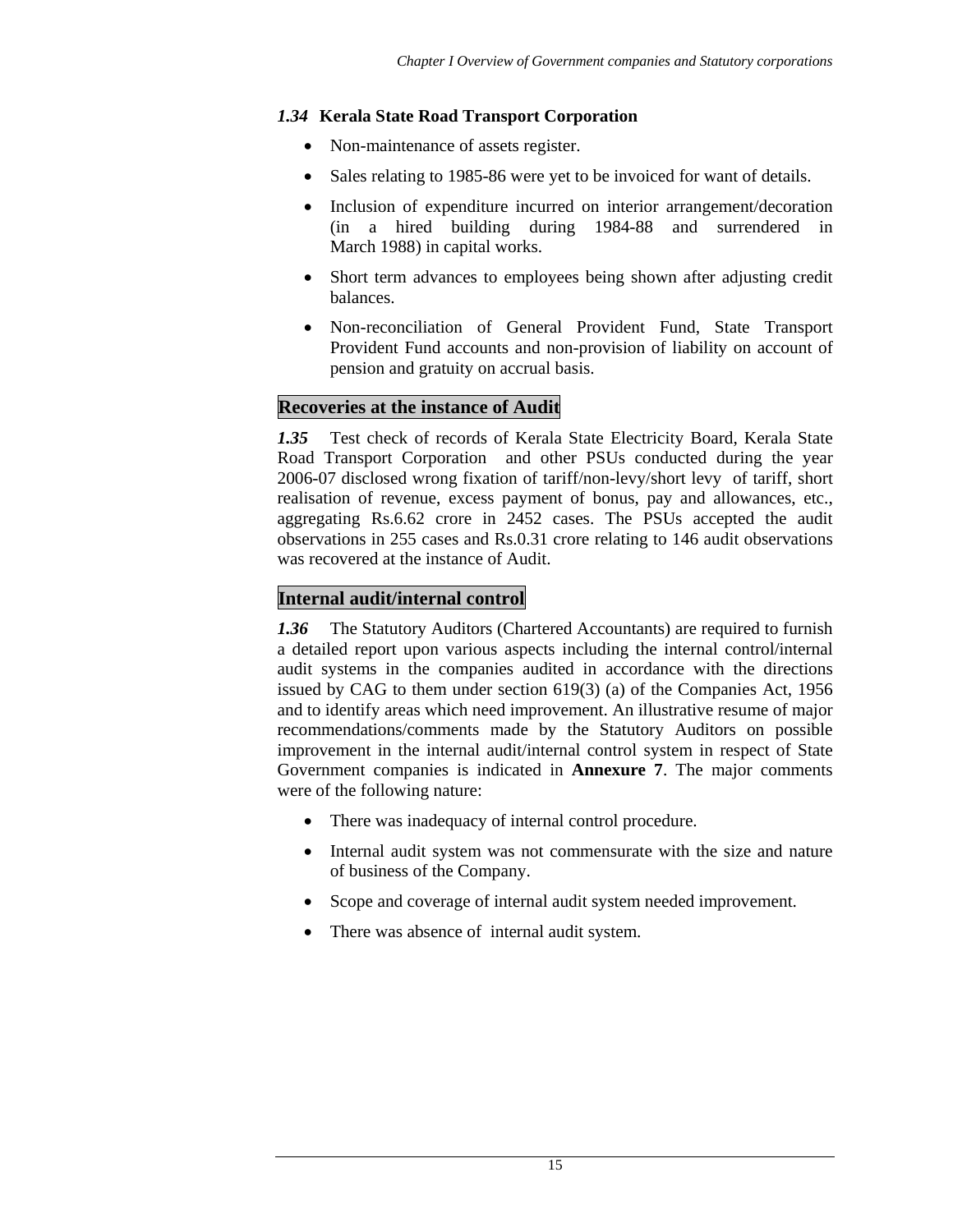### **Recommendations for closure of PSUs**

 $\overline{a}$ 

*1.37* Even after completion of 12 to 79 years of their existence, the turnover of 19\* Government companies (all working) had been less than Rs.5 crore in each of the five years up to the latest finalised accounts. Similarly, nine<sup>\*\*</sup> Government companies (all working) had been incurring losses for five consecutive years (as per their latest finalised accounts) leading to negative net worth. In view of poor turnover and continuous losses, the Government may either improve the performance of the above companies or consider their closure.

### **Position of discussion of Audit Reports (Commercial) by Committee on Public Undertakings (COPU)**

*1.38* The status of Audit Reports (Commercial) and their reviews/paragraphs due for discussion by COPU as on 30 September 2007 was as under :

| Period of<br><b>Audit Report</b> | No. of reviews and paragraphs<br>appeared in the Audit Report |                   | No. of reviews/paragraphs discussed<br>by COPU up to September 2007 |                   |  |
|----------------------------------|---------------------------------------------------------------|-------------------|---------------------------------------------------------------------|-------------------|--|
|                                  | <b>Reviews</b>                                                | <b>Paragraphs</b> | <b>Reviews</b>                                                      | <b>Paragraphs</b> |  |
| 1999-2000                        | $\overline{4}$                                                | 25                | 3                                                                   | 25                |  |
| 2000-01                          | 3                                                             | 22                | 3                                                                   | 22                |  |
| 2001-02                          | 3                                                             | 21                | $\mathcal{D}_{\mathcal{L}}$                                         | 21                |  |
| 2002-03                          | 3                                                             | 17                | .                                                                   | 5                 |  |
| 2003-04                          | $\overline{c}$                                                | 18                |                                                                     | 3                 |  |
| 2004-05                          | 4                                                             | 23                | $\cdots$                                                            |                   |  |
| 2005-06                          | 5                                                             | 29                | $\cdots$                                                            | $\cdots$          |  |
| <b>Total</b>                     | 24                                                            | 155               | 9                                                                   | 77                |  |

<sup>\*</sup> Kerala State Poultry Development Corporation Limited, Trivandrum Rubber Works Limited, The Metal Industries Limited, Keltron Crystals Limited, Keltron Magnetics Limited, Keltron Resistors Limited, Kerala Clays and Ceramic Products Limited, The Kerala Land Development Corporation Limited, Kerala State Development Corporation for Scheduled Castes and Scheduled Tribes Limited, Kerala State Handicapped Persons' Welfare Corporation Limited, Kerala State Development Corporation for Christian Converts from Scheduled Castes & the Recommended Communities Limited, Kerala Artisans' Development Corporation Limited, Kerala State Palmyrah Products Development and Workers' Welfare Corporation Limited, Tourist Resorts (Kerala) Limited, Kerala School Teachers and Non-teaching Staff Welfare Corporation Limited, Kerala State Women's Development Corporation Limited, Overseas Development and Employment Promotion Consultants Limited, Kerala State Maritime Development Corporation Limited and Meat Products of India Limited**.**

The Kerala State Cashew Development Corporation Limited, The Kerala Ceramics Limited, Kerala Small Industries Development Corporation Limited, Steel Industrials Kerala Limited, Autokast Limited, Kerala State Electronics Development Corporation Limited, Kerala State Textile Corporation Limited, Kerala State Handloom Development Corporation Limited and The Kerala State Civil Supplies Corporation Limited